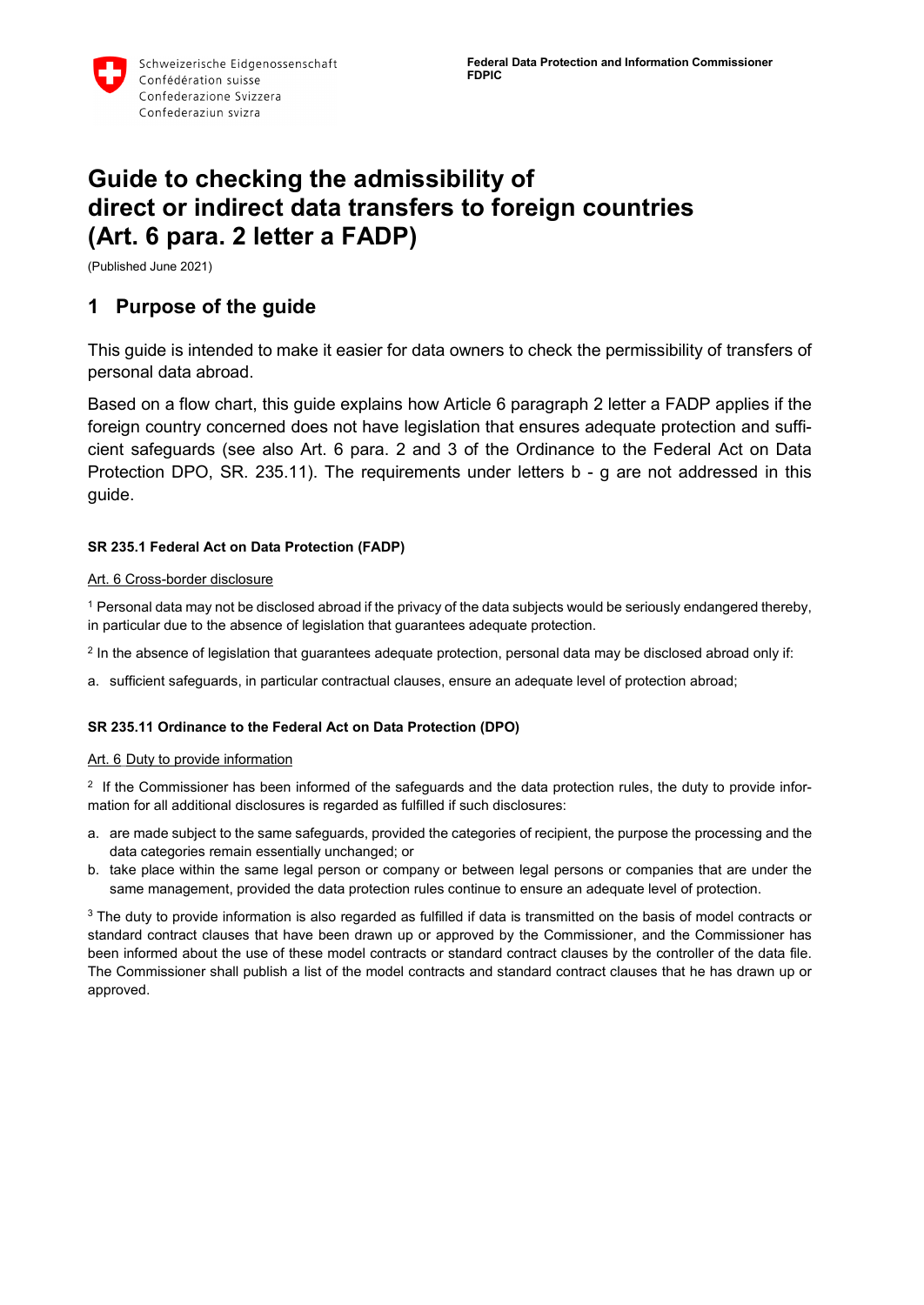# **Flow Chart**

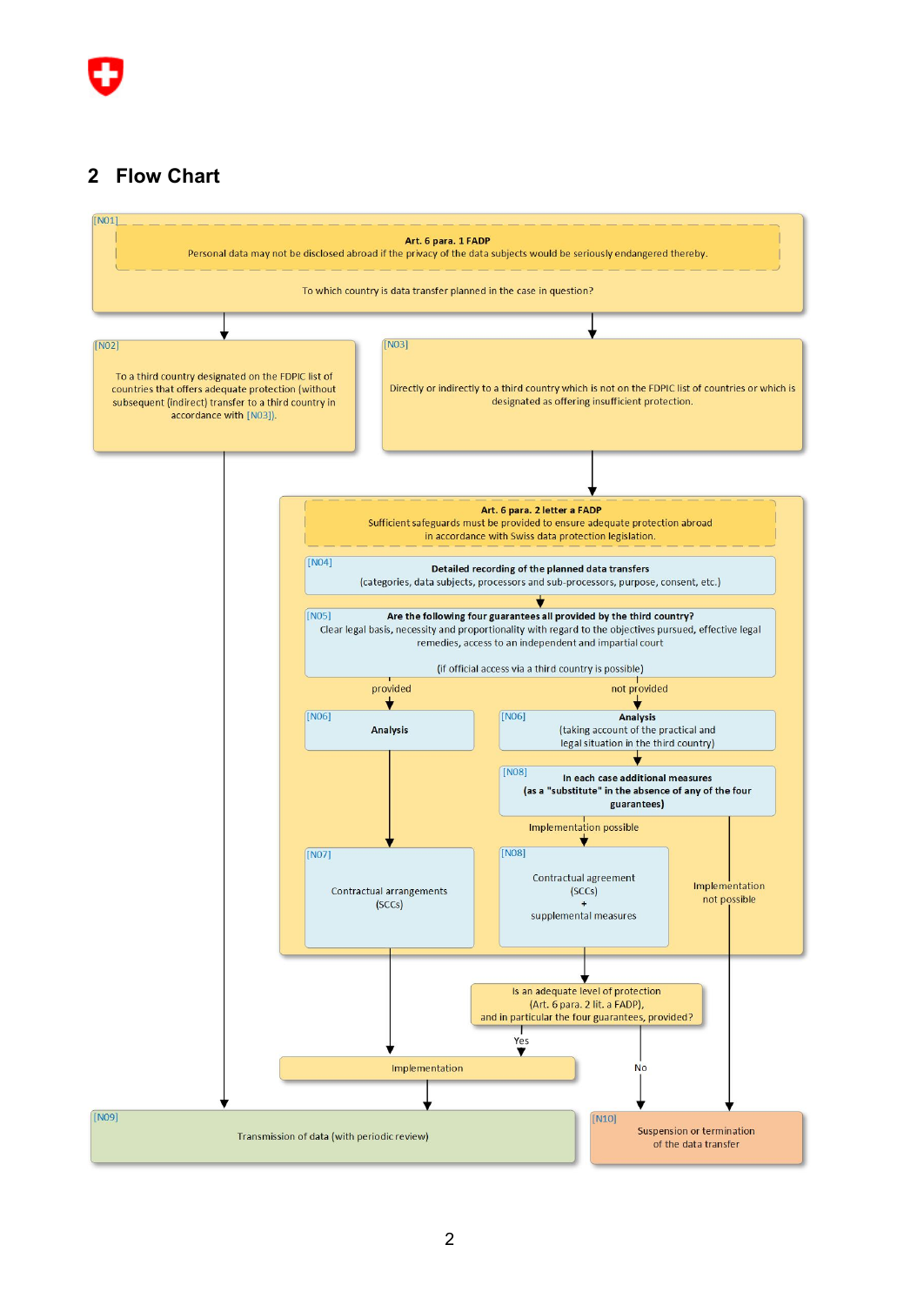# **3 Explanatory Notes**

## **[N01] Verification of the level of data protection in the third country**

The data exporter must ensure that an adequate level of data protection is guaranteed when if the data is processed in the destination countries (Art. 6 FADP). If the data is transferred to an EU/EEA country, an adequate level of data protection can be assumed provided onward export to a third country is excluded.

It should be noted that a person contracted to process data in a country with an adequate level of data protection may, under certain circumstances, be subject to a law or other mandatory requirements of a third country which requires that person to disclose the data to the authorities of a third country; these disclosures may be non-transparent or non-justiciable (see in detail the guarantees in N05). In this case, proceed according to N03 (e.g., server in Switzerland, the EU or the EEA of a company that is directly or indirectly subject to the legal system of a country that does not have an adequate level of data protection).

# **[N02] Adequate Protection (art. 6 para. 1 FADP)**

#### **Exporting country figures on the FDPIC list of countries**

If the owner of data collection transfers data to a country that is on the FDPIC's list of countries that have an adequate level of data protection, he is deemed to be acting in good faith pursuant to Article 3 para. 1 of the Swiss Civil Code ("CC"). However, this is a rebuttable presumption. The owner of the data collection cannot then invoke his good faith if he knows, for example, that in his specific case the adequate level of data protection is nevertheless not guaranteed in a particular country (Art. 3 para. 2 CC).

In any case, the data exporter remains responsible for the data export and must check periodically whether the protection is still adequate and if there are any other reasons (e.g., based on practical experience or reports in the media) to believe that personal data cannot be processed securely in the respective destination country.

#### **Exporting country is not on the FDPIC list of countries**

If a country is not on the FDPIC's list of countries, this does not automatically mean that it does not provide adequate protection. The FDPIC has not checked every country for adequacy. In addition, only a Swiss court can make a final binding decision on the application of Article 6 FADP. In this case, the data exporter must therefore carry out the necessary legal clarifications itself, *e.g.* by consulting literature and case law or obtaining independent legal advice.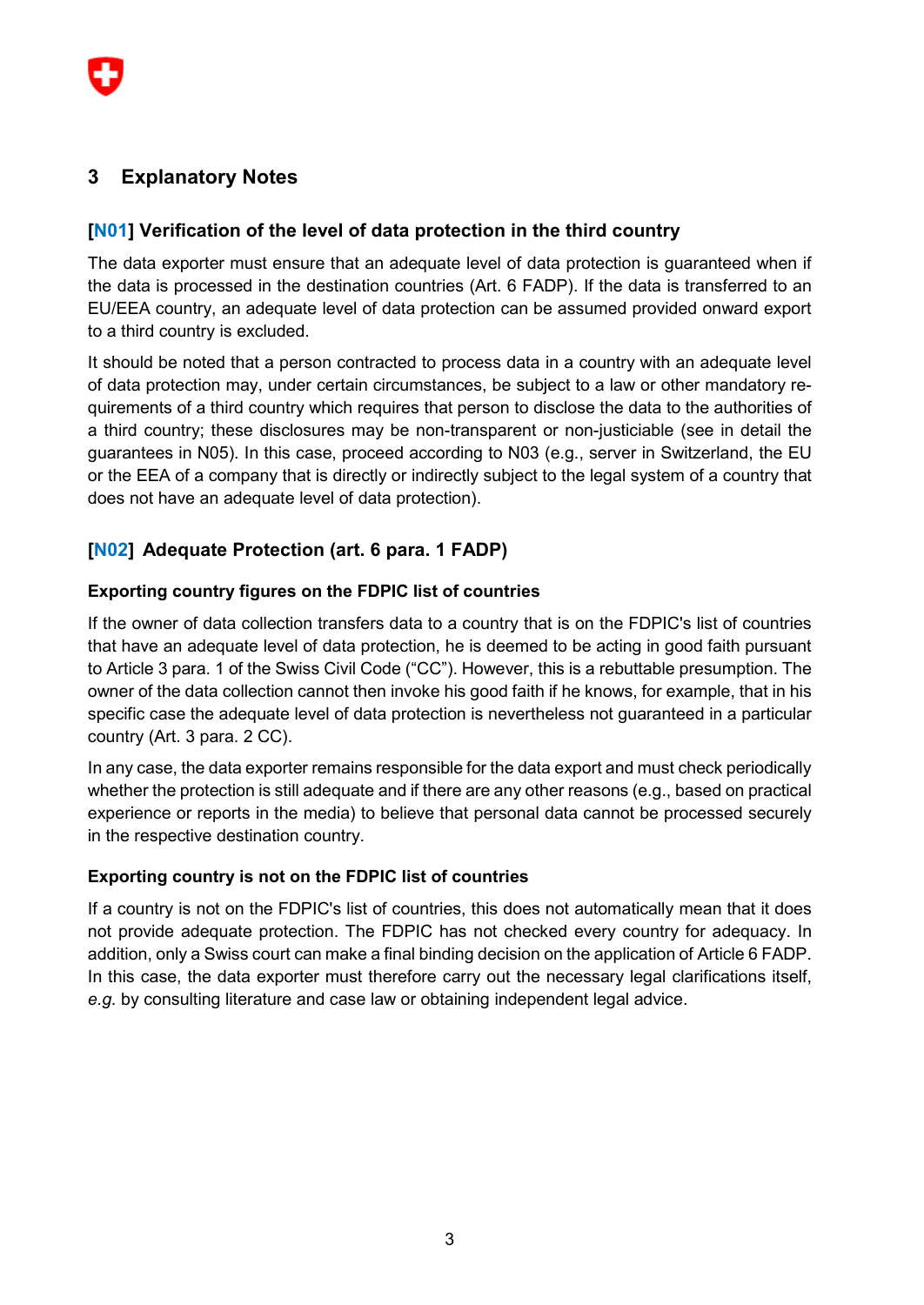# **[N03] No adequate protection according to the FDPIC list of countries or indication that no data transfer in conformity with data protection is possible (Art. 6 para. 2 letter a FADP)**

If the country is not on the FDPIC's list of countries that offer adequate data protection or if, despite its presence on the list of countries, there are indications that an adequate level of data protection cannot be assumed for the intended export, the data exporter must ensure data protection by introducing sufficient safeguards, in particular by means of a contract. As a rule, **Standard Contractual Clauses (SCCs)** will be used as a basis. It should be noted that internal company data protection regulations, so-called **Binding Corporate Rules (BCR)**, which regulate the cross-border transfer of data within a group of companies or between different companies under uniform management, cannot be used by a data exporter in an external relationship as a substitute for SCCs. Individual BCRs can usually be amended by the data importer without the consent of the external data exporter and irrespective of the term of the contract, and they also lack essential components that are reflected in an SCC (e.g., provisions regarding the use of subcontractors).

# **[N04] Detailed records of the data transfer**

The data exporter must keep detailed records of the data transfer, e.g., by means of a directory; these records form the basis for assessing the intended data export.

Among other things, the following must be clarified:

- Does the data to be exported relate to people?
- Are persons identified or identifiable?
- What is the purpose of the data disclosure?
- What categories of personal data are being transferred?
- Are there other contractors and subcontractors and are they located in third countries?
- Is the personal data going to be processed by companies that are subject to legal systems in third countries (*e.g.*, US cloud providers with servers in CH/EU/EEA).
- Is the data going to be transferred within the third country or to another third country, or are there indications that this could happen?

## **[N05] Four Guarantees**

With regard to official access in the third country (e.g. for national security or criminal investigation purposes) and the rights of the data subjects, the data exporter must check whether such access and rights are compatible with Swiss data protection law and Swiss constitutional principles. He must carry out the relevant evaluations himself and may not rely solely on the statements of the data importer. He can do this by consulting literature and case law or obtaining independent legal advice.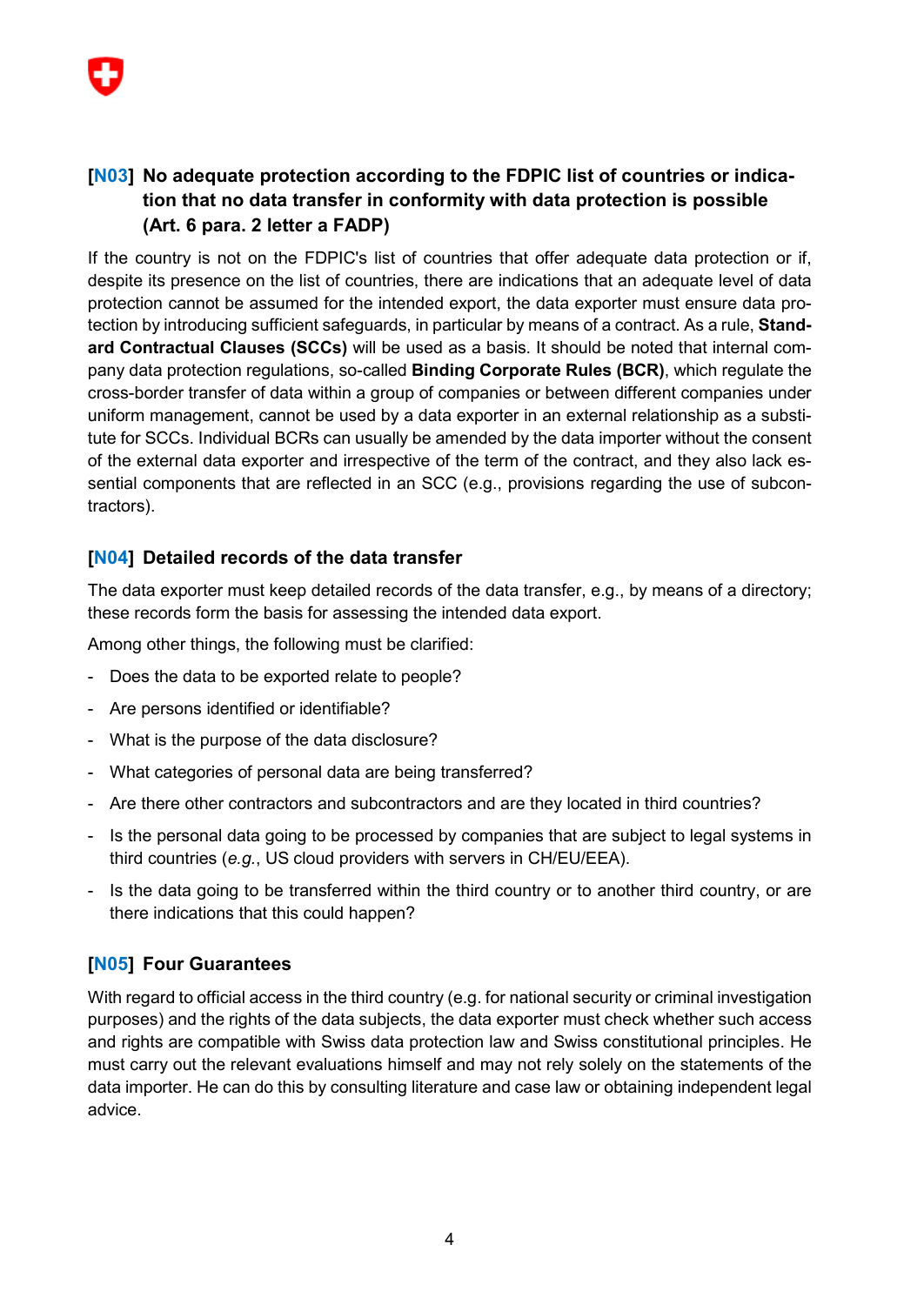

Rights equivalent to the following Swiss fundamental rights must be guaranteed in the third country, and it must be examined which deficiencies exist in the third country:

**1. Principle of legality: clear, precise and accessible rules (art. 5 and art. 164 Federal Constitution "FC").**

Sufficiently specific and clear legal provisions on the powers of public authorities and the purposes of, and procedures and substantive requirements for access to data by public authorities.

**2. Proportionality of the powers and measures regarding the regulatory objectives pursued (Art. 5 para. 2 FC and Art. 4 para. 2 FADP)**

The powers and measures available to the authorities must be suitable and necessary for the authorities to fulfil the legal purposes of their access. In addition, they must be reasonable as far as the data subjects are concerned.

**3. Effective legal remedies must be available to the individual (Art. 13 para. 2 FC for the enforcement of Art. 15 FADP and Art. 8 ECHR)**

Data subjects in Switzerland must have an effective legal remedy enshrined in law to enforce their rights to privacy and information-related self-determination (e.g. rights of access, rectification and deletion).

**4. Guarantee of legal recourse and access to an independent and impartial court (Art. 29 ff. FC and art. 15 FADP).**

Intrusions on privacy and information-related self-determination must be subject to an effective, independent and impartial monitoring system (court or other independent body, e.g. administrative authority or parliamentary body). In addition to prior (judicial) approval of surveillance measures (protection against arbitrary action), it must also be possible to verify the actual functioning of the surveillance system.

## Note on the USA

If there are indications that personal data is or could be processed directly or indirectly in the USA when using cloud services, the questionnaire in the appendix can be used for further clarification ["*Data protection inquiry to service providers/providers with possible direct or indirect US relationships (including their subcontractors and further sub-contractors and other service providers/providers)*"].

# **[N06] Analysis**

An analysis of the data transfer must be carried out in the individual case and in relation to the selected instrument, such as SCCs, and of the legal circumstances in the third country. The data exporter must make all the necessary inquiries when gathering and analysing the data transfer (e.g. obtaining independent legal opinions).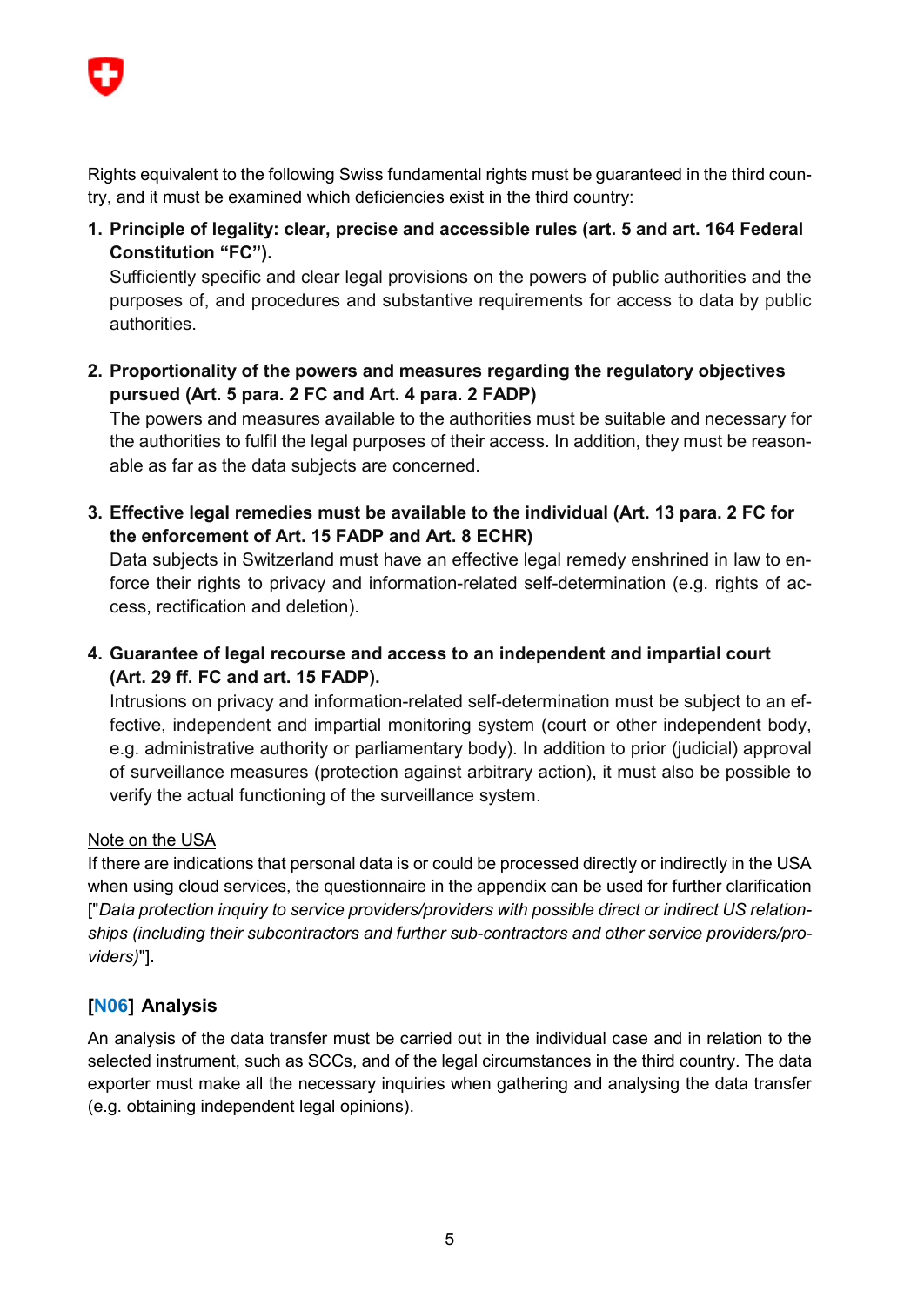

The following, among others, must be included in the examination:

- Applicable legislation in the country of destination
- Practices of the administrative and judicial authorities
- Case law

### **[N07] Guarantees given: SCC**

If the four guarantees (see N05) are given, an adequate level of data protection can be achieved with standard SCCs.

All that then remains to be considered in the individual implementation of the SCCs is whether further contractual measures for individual protection (i.e. not against state access) are necessary. Such measures may include the following, for example:

- Enhanced rights for data subjects (e.g. right to information)
- Data transfers made conditional on technical measures being in place
- Enhanced powers for data exporters by requiring data importers to allow inspections of and be held accountable for data processing systems
- Clauses that enable and provide for rapid data backup procedures when needed.

#### **[N08] Guarantees not given: SCCs and Mandatory Supplemental Measures**

If the guarantees mentioned in N05 are not comprehensively given in the third country, additional measures that serve as "substitutes" for the missing four guarantees must be examined in advance in each case.

**Additional contractual measures** (between the data exporter and the data importer) are rarely possible because they cannot bind third-country authorities and thus cannot prevent unauthorised access. For example, compensation arrangements, assurances that legal action will be taken and legal remedies exhausted in response to official orders, or transparency reports are also insufficient, especially if legal requirements in the third country take precedence over or thwart contractual measures.

The **additional technical and organisational measures** must be such that the authorities in the destination country are effectively denied access to the personal data. In the case of data storage in the form of a simple cloud operation by service providers in a country without an appropriate level of protection, encryption would be conceivable, for example, if it is implemented according to the principles of both BYOK ("bring your own key") and additionally BYOE ("bring your own encryption"), so that no clear data is available in the cloud or no decryption and encryption takes place in the cloud. In the case of services in the target country that go beyond simple data storage, however, the use of such technical measures is challenging.

If the check shows that the lack of one or more of the four guarantees in N05 cannot be compensated for by additional measures, the procedure in N10 must be followed.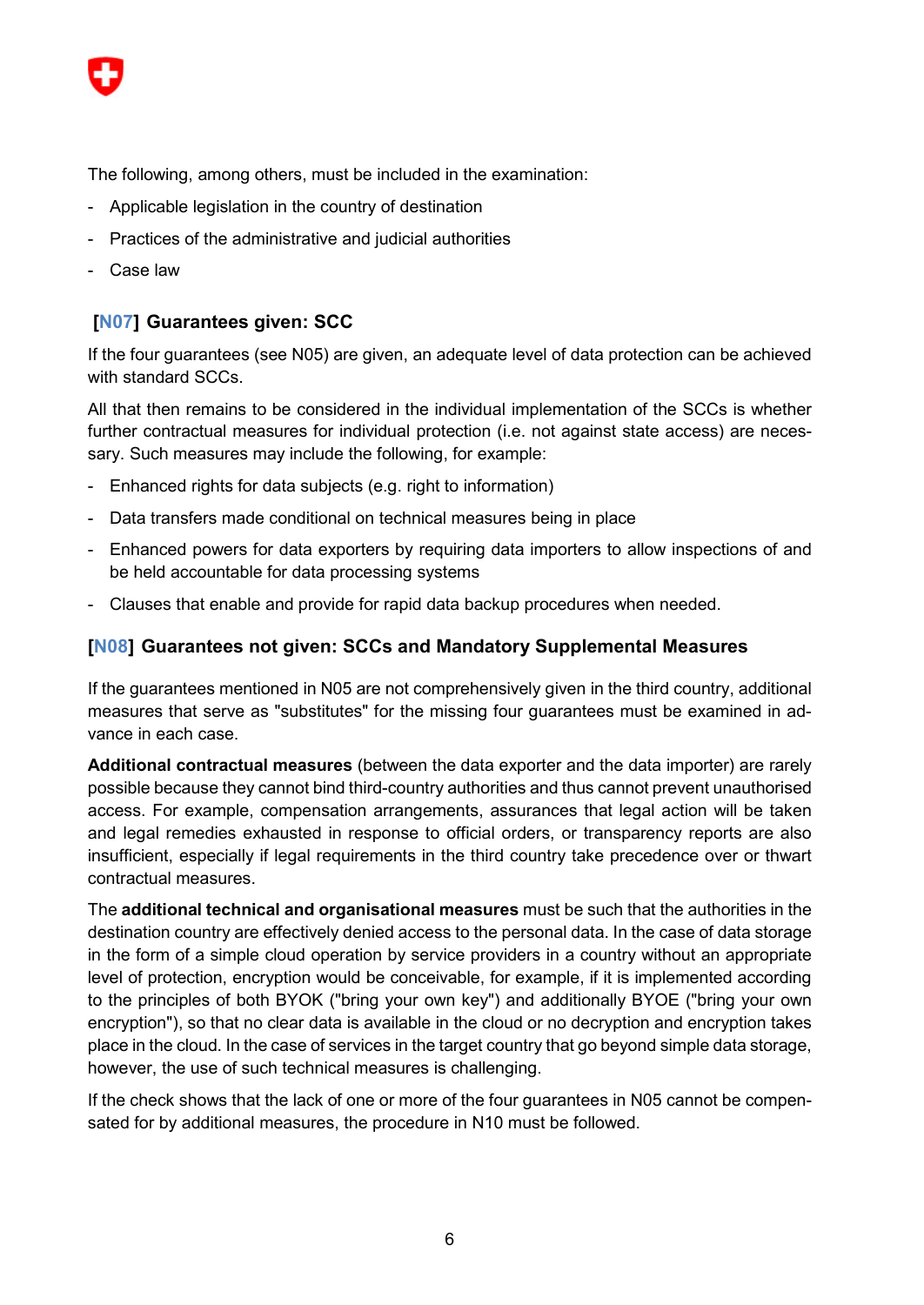

### **[N09] Data Transmission**

After implementing the necessary additional measures, the data exporter must regularly review the technical and legal requirements. If he concludes that there is no longer any data protection compliance, he must proceed in accordance with N10.

### **[N10] Suspension or Termination of Data Disclosure Abroad**

If additional measures cannot compensate for the identified deficiencies in fulfilling the four guarantees and that there is therefore no sufficient guarantee pursuant to Article 6 para. 2 letter a FADP, the data transfer abroad must be suspended or terminated immediately.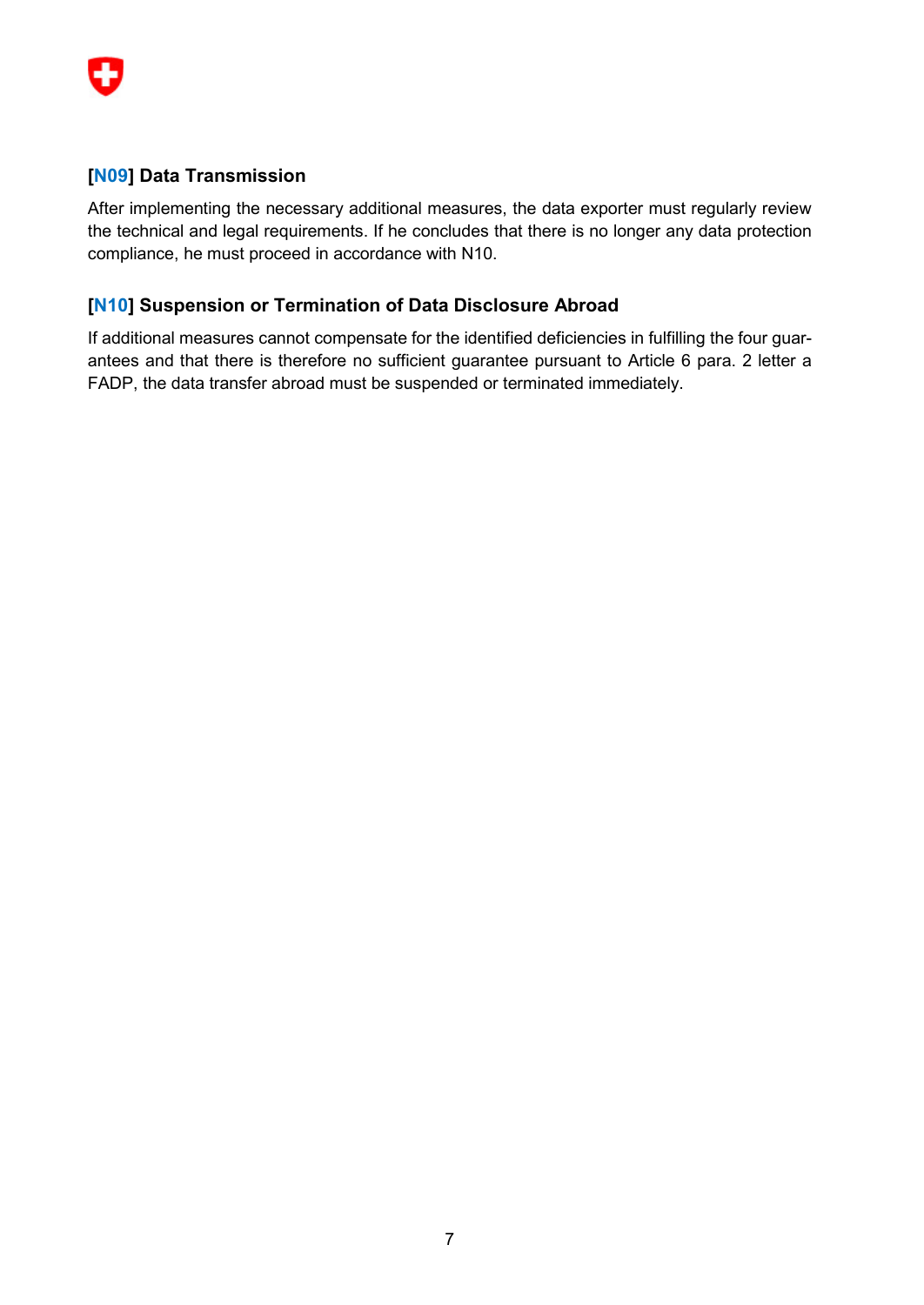# **Annex**[1](#page-7-0)

**Data protection inquiry to service providers/suppliers with possible direct or indirect US relationships (including their subcontractors and further sub-subcontractors and other service providers/suppliers)** 

**Service providers/supplier including all subsequent subcontractors and service providers/suppliers involved (including those for software components), referred to below as "you"**

In view of the judgment of the Court of Justice of the European Union in Case C-311/18, and in particular but not exhaustively paragraphs 138 to 145 thereof, we request the clarification of the following questions as a matter of urgency:

## **1 Direct Application of 50 U.S.C. § 1881a (= FISA 702)**

- 1.1 Do you or any other relevant US entity (controller or processor) that processes or has access to personal data that is transferred to you fall under any of the following definitions in 50 U.S.C.§ 1881(b)(4) that could render you or the other entity(ies) directly subject to 50 U.S.C. § 1881a (= FISA 702)?
	- ☐ Yes ☐ No ☐ We are under a legal obligation not to answer this question
- 1.2 Especially,
	- A. are you or any other relevant US entity a telecommunications carrier, as that term is defined in section 153 of title 47 U.S.C.?
		- ☐ Yes ☐ No ☐ We are under a legal obligation not to answer this question
	- B. are you or any other relevant US entity a provider of electronic communication services, as that term is defined in section 2510 of title 18 U.S.C.?
		- $\Box$  Yes  $\Box$  No  $\Box$  We are under a legal obligation not to answer this question
	- C. are you or any other relevant US entity a provider of a remote computing service, as that term is defined in section 2711 of title 18 U.S.C.?

☐ Yes ☐ No ☐ We are under a legal obligation not to answer this question

- D. are you or any other relevant US entity any other communication service provider who has access to wire or electronic communications either as such communications are transmitted or as such communications are stored?
	- ☐ Yes ☐ No ☐ We are under a legal obligation not to answer this question

<span id="page-7-0"></span> <sup>1</sup> The present questionnaire was adapted to Swiss law requirements and further developed based on the questionnaire from www.noyb.eu.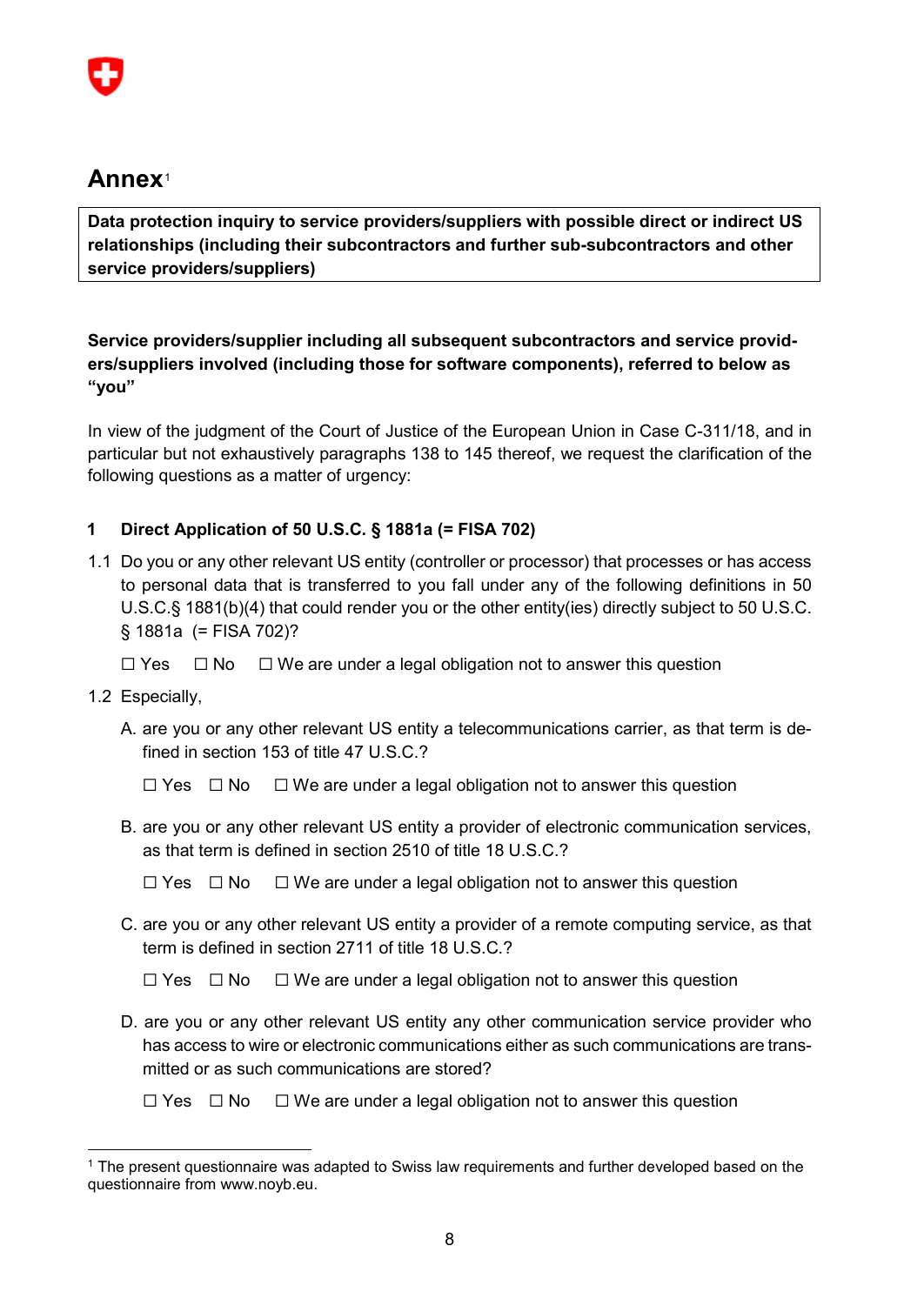

E. are you or any other relevant US entity an officer, employee, or agent of an entity described in  $(A)$ ,  $(B)$ ,  $(C)$ , or  $(D)$ ?

☐ Yes ☐ No ☐ We are under a legal obligation not to answer this question

#### **2 Indirect Enforcement of FISA 702**

2.1 Are you controlled by a US parent company or shareholder, or do you have another relevant tie to the US that could make US law indirectly enforceable against you?

☐ Yes ☐ No ☐ We are under a legal obligation not to answer this question

2.2 If so, are you, as a matter of EU law, national law, corporate or private international law, required to ignore any order, request or directive from a US entity that would require you to expose any of the personal data that you process to the U.S. government under 50 U.S.C. § 1881a (= FSIA 702) or EO 12.333 and are you in fact able to block such access?

☐ Yes ☐ No ☐ We are under a legal obligation not to answer this question

Please specify what legal and/or technical protections you rely on: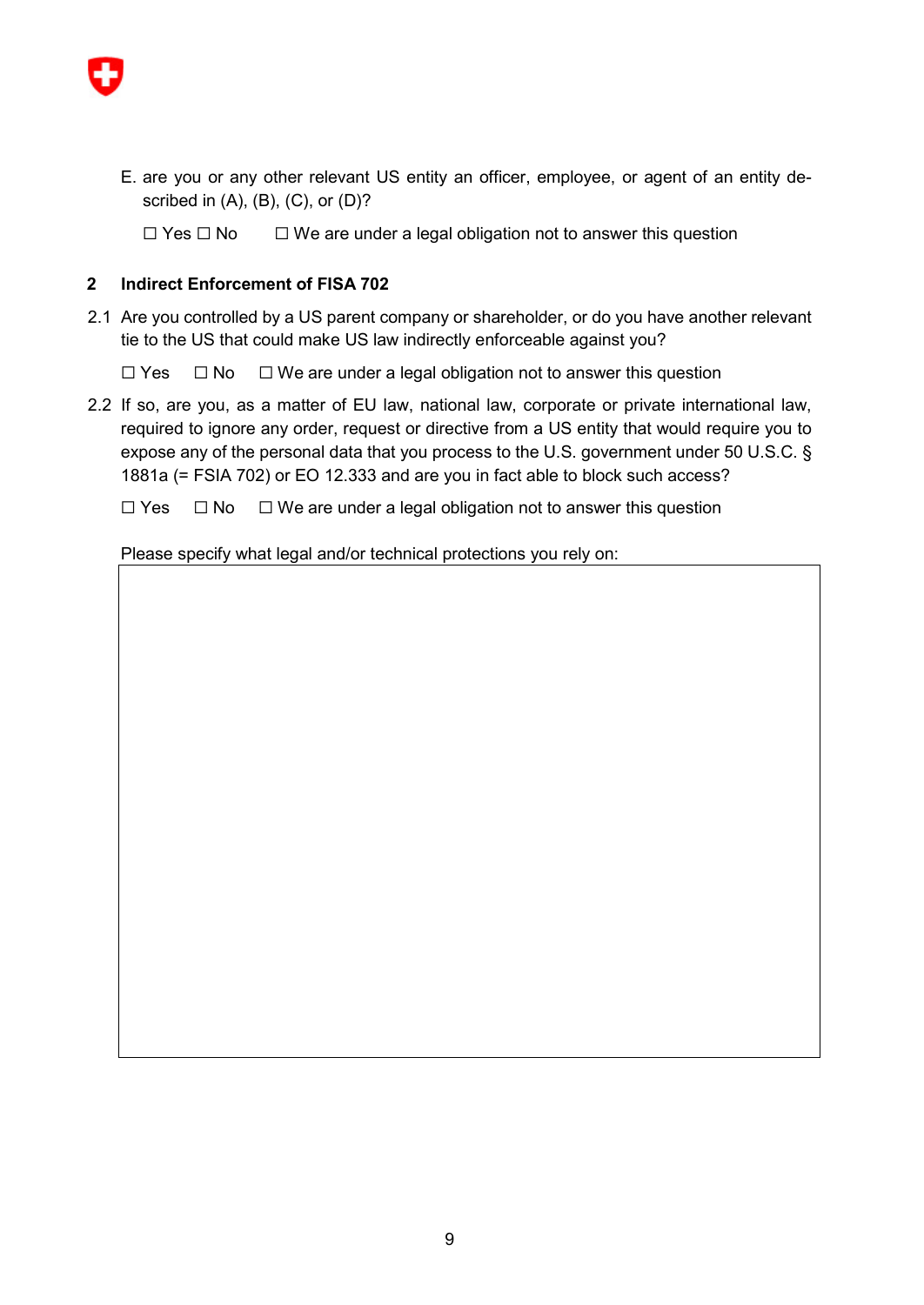

#### **4 Processing under EO 12.333**

Do you, or any other relevant US entity (controller or processor) that processes personal data that is transferred from us to you, cooperate in any respect with US authorities conducting surveillance of communications under EO 12.333, irrespective of whether such cooperation is mandatory or voluntary?

☐ Yes ☐ No ☐ We are under a legal obligation not to answer this question

#### **5 Other relevant Laws**

Are you or any other relevant US entity (controller or processor) that processes personal data that is transferred from us to you subject to any other law that could be seen as undermining the protection of personal data under the GDPR (Article 44 GDPR) or under Swiss law?

☐ Yes ☐ No ☐ We are under a legal obligation not to answer this question

If you have answered 'yes' to the previous question, please specify these laws: